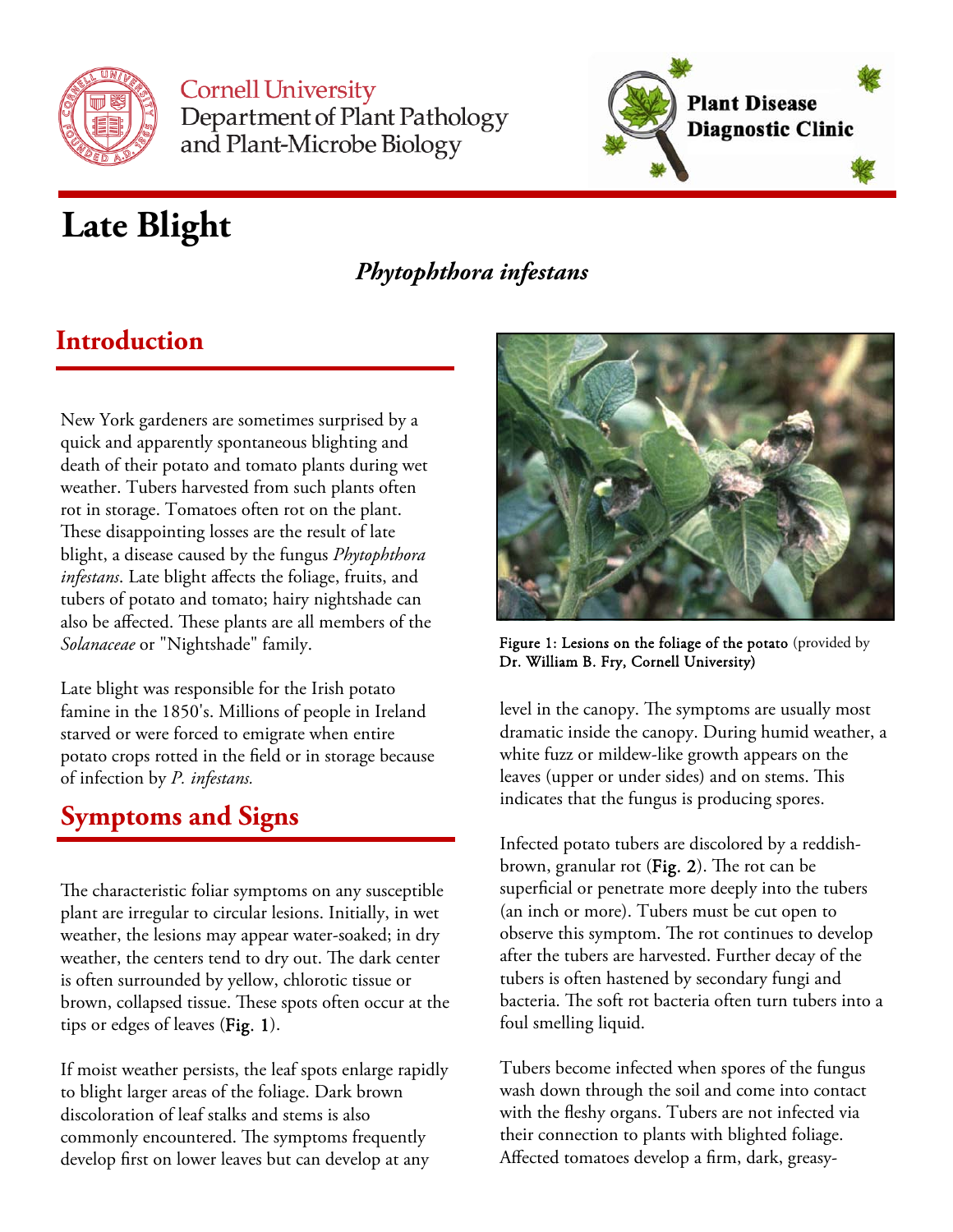looking lesion. Fluffy, white fungal growth often develops on the fruit under humid conditions. Affected fruit often rots as secondary bacteria and fungi enter.



Fry, Cornell University)

### **Disease Cycle**

Until recently, only one form of the fungus (with one mating type or one "sex") existed in the United States. The fungal growth and spores produced by this form could only survive in living tissues. Infected potato tubers used for seed, infected tubers left in cull piles, and unharvested, infected tubers left in the ground were the sources of inoculum, or spores, for the disease from one growing season to another.

This situation, however, is changing. Beginning in the late 1980s additional forms of the fungus arrived in the United States. Some strains of this new form are especially pathogenic to tomatoes. Some are also resistant to metalaxyl, the systemic fungicide traditionally used to manage late blight. These new forms also contain representatives of both mating types (or "sexes") of the fungus. The presence of the second mating type should allow the fungus to sexually reproduce and form spores (oospores) that are better able to survive adverse conditions. Oospores should be able to survive in the soil during the cold winter months, not just in tubers. This will further complicate management of the disease. As there has not yet been any evidence found to indicate that there are two mating types present in New York State, treatment of soil to manage blight is not recommended at this time.

The development of the disease is favored by daytime

temperatures of 21-27°C (70-80°F) and nighttime temperatures of 10-16°C (50-60°F). The presence of free moisture (such as dew, rain or fog) on the foliage also favors the disease. Free moisture is a prerequisite for spore germination and infection and thus is essential for disease development. As the foliage becomes further blighted, more spores are produced and spread of the disease to adjacent plants becomes more likely. Potatoes and tomatoes go through essentially the same infection process. As the season progresses, potato tubers can become infected as spores from the blighted foliage are washed down through the soil and contact developing tubers.

## **Management Strategies** Figure 2: Infected potato tubers (provided by Dr. William B.

Late blight is currently a threat to home gardeners as well as commercial farmers. The disease is capable of wiping out entire tomato and potato gardens or commercial fields within a week if the conditions are wet. Farmers who grow tomatoes and potatoes are at serious risk of losing their entire income for the season. Thus it is important for everyone who grows tomatoes and potatoes to be able to identify late blight and know how to control it.

#### 1) Seed and Transplants

The most effective strategy for managing late blight is to avoid sources of inoculum (spores). Do not save potato seed from year to year. Use health-certified potato seed. Many states that produce potato seed have seed certification programs to ensure that the seed meets certain standards for disease levels. Using certified seed also reduces the carry over of a number of potato viruses. Certified seed, however, is NOT A GUARANTEE that late blight or other diseases will not be present. Examine your seed carefully before you plant, and plant only sound, blemish-free tubers. Examine tubers for late blight symptoms by cutting them open with a knife. Immediately sterilize or thoroughly wash the knife if late blight symptoms are found.

Destroy any rejected seed tubers that you do not plant (bury them deeply in an area away from the garden, burn them, or discard them in a plastic bag in the trash). Make sure any tubers put into compost piles are completely decomposed. Pull up and destroy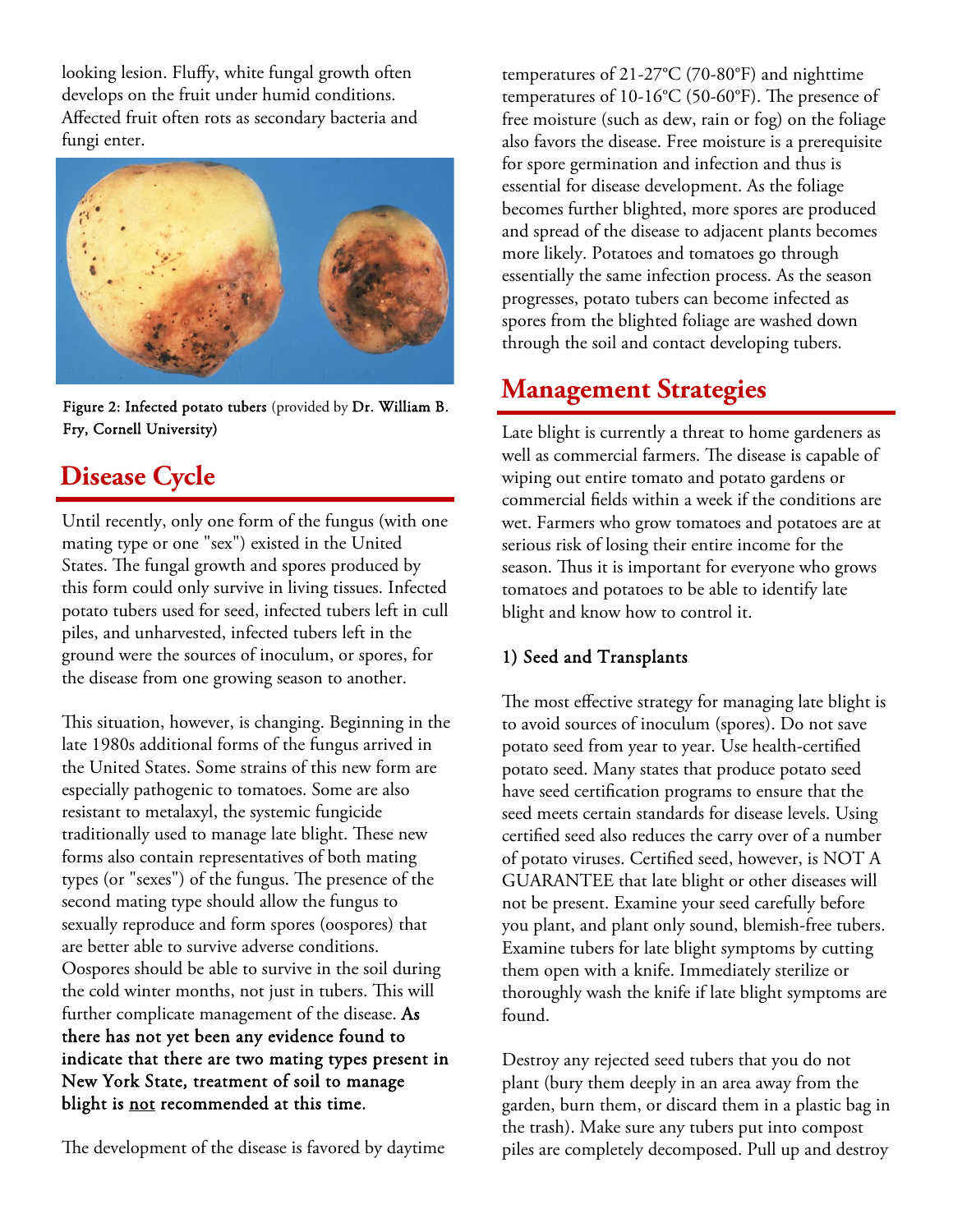potato plants that come up from tubers left in the garden last season. Also, only plant healthy-looking tomato transplants. Fortunately, the late blight fungus is not known to infect tomato seed.

#### 2) Resistant Varieties

There are several potato varieties that show resistance to late blight. These varieties will slow down, but do not prevent, the development of the disease. Elba is currently the most resistant potato variety available. Potato varieties with moderate levels of resistance include: Kennebec, Sebago, Allegany, and Rosa. Unfortunately no late blight resistant tomato varieties are available.

#### 3) Scouting and Sanitation

During the growing season, check your garden for symptoms of late blight regularly- at least weekly. Scout more often during periods of wet weather. If you find any late blight, begin fungicide applications if you haven't done so already, or intensify your fungicide applications by increasing application frequency or rate. Be sure to keep within the guidelines on the pesticide label, however. See section 5 for more information on fungicides.

If late blight becomes severe, remove diseased plants by digging them up. Destroy these plants immediately by one of the following: burying them deeply in an area away from the garden, burning them, or by bagging them in a plastic bag and discarding the bag. These steps will help avoid production of a larger number of spores. Harvest all potato tubers in the garden. If late blight occurs when the tubers have already 'sized up', harvest the crop as soon as possible to avoid post-harvest tuber rot. Again, destroy diseased foliage and stems.

#### 4) Modifying Growing Conditions

It is best to avoid wetting the leaves of your garden plants when you water; soak the ground around the plants instead of spraying the plants with water. If this is not possible, water your garden mid-day so that the foliage dries off quickly. Eliminate weeds around the garden so as to maximize air circulation around the plants. These practices will generally help

reduce the incidence of many foliage diseases. Additionally for potatoes, hill up the soil around the plants to provide a more substantial barrier against tuber infection from spores washing down through the soil.

#### 5) Fungicides

Tomatoes and potatoes are susceptible to late blight at any time during the growing season. If the growing season is wet, late blight occurrence is very likely in New York State. Fungicides may be necessary to protect your plants from infection.

The only fungicides now effective against late blight and available to home gardeners are protectant materials. These products protect foliage from infection but they cannot cure plants once they are infected. Continuous fungicide coverage is necessary to protect plants from infection.

Protectant fungicides are available to manage the disease in the home garden in New York State. When disease first appears, begin treatment with chlorothalonil (see list below) or a registered copper product. Additional pesticides that may be used later in rotation include Heritage or products containing the active ingredients *Bacillus subtilis,* (for suppression). See the label directions for specific information on application rates and frequency of application. The brand names mentioned above are examples of specific products available. Other brands may also be available. This information is supplied with the understanding that no discrimination is intended and no endorsement by Cornell Cooperative Extension is implied.

Some of the products listed above may be legal for use only on tomatoes, some only on potatoes, and some are legal for use on both. Check the pesticide label for specific directions and follow them exactly. Pesticide labels are considered legal documents; if you do not follow the label directions you are breaking the law.

Additional products may be available for commercial use. Commercial applicators should refer to the appropriate commercial pest management guidelines, or contact their local Cooperative Extension Office